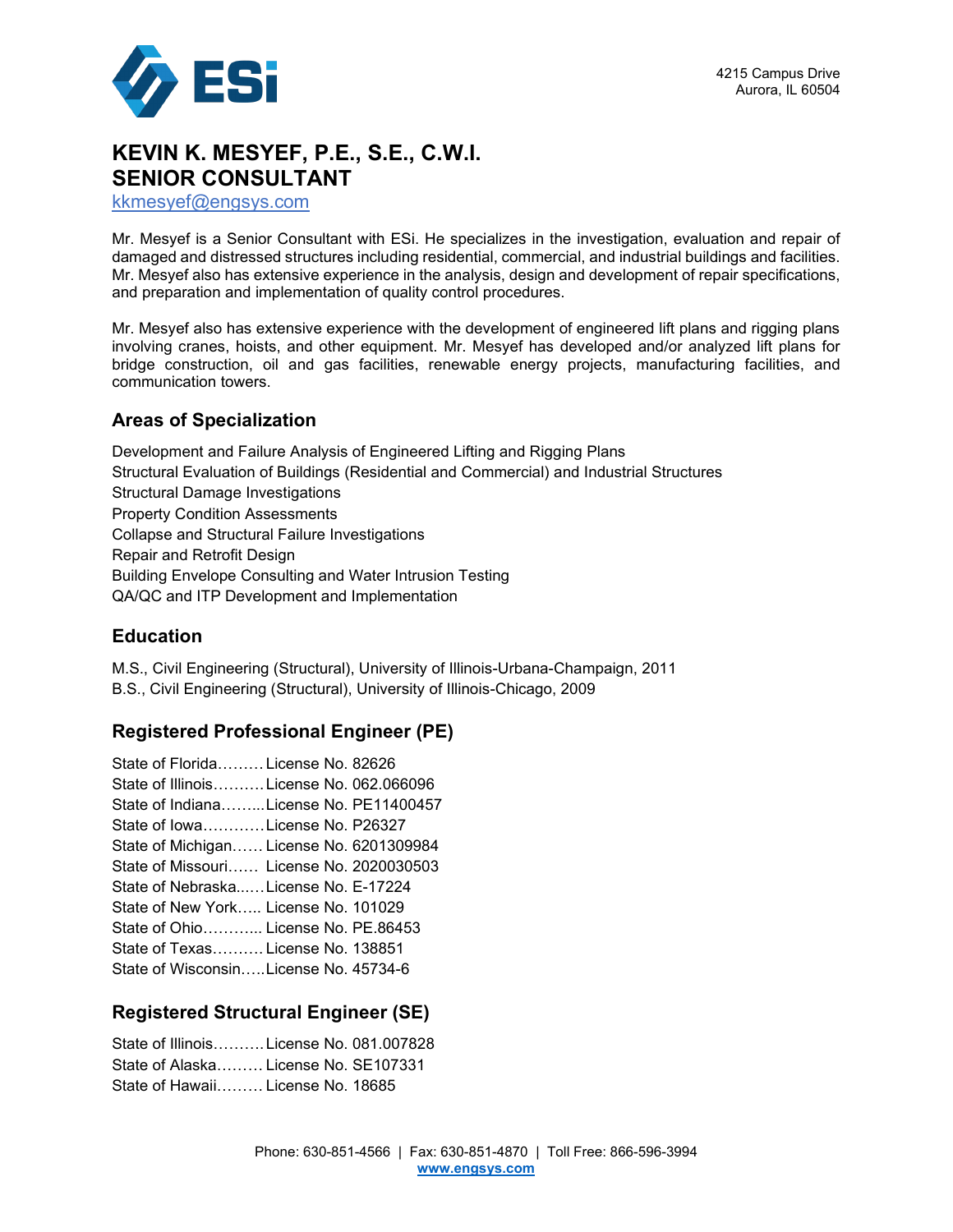

# **Certified Welding Inspector (CWI)**

Certificate No………...16081801

## **Training and Certification**

**Credentials** 

Transportation Worker Identification Credential (TWIC) Card

Industry Certifications

ANST NDT Level 1 ACI Level 1 Certified Field Technician (Expired)

Safety Training

OSHA 30-Hour & 10-Hour Supported/Suspended Scaffold User and Erector Hazards Confined Space Hazards

#### Technical Training

Fundamentals of Arctic Engineering – University of Alaska Anchorage ASME PD442 – BPV Code, Section VIII, Div. 1: Design and Fabrication of Pressure Vessels; RSMeans Facilities and Construction Estimating

#### Lifting and Rigging

CROSBY Comprehensive Eight Hour Fundamentals of Rigging ITI Lift Director & Critical Lift Planning ITI Fundamentals of Rigging Engineering Engineering Principles for Rigging and Load Handling Activities Lift Planning Procedure, Considerations and Execution Crane and Derrick Engineering, Installation and Planning

### **Professional Affiliations**

American Society of Civil Engineers (ASCE) Structural Engineering Institute (SEI) Structural Engineers Association of Illinois (SEAOI) American Institute of Steel Construction (AISC) American Welding Society (AWS)

### **Positions Held**

Engineering Systems Inc., Aurora, Illinois

Senior Consultant-Structural Engineering, 2018 – Present Senior Staff Consultant-Structural Engineering, 2016 – 2017

Brindley Engineering Corporation, Lisle, Illinois

Project Lead/Reliability Engineer, 2013 – 2015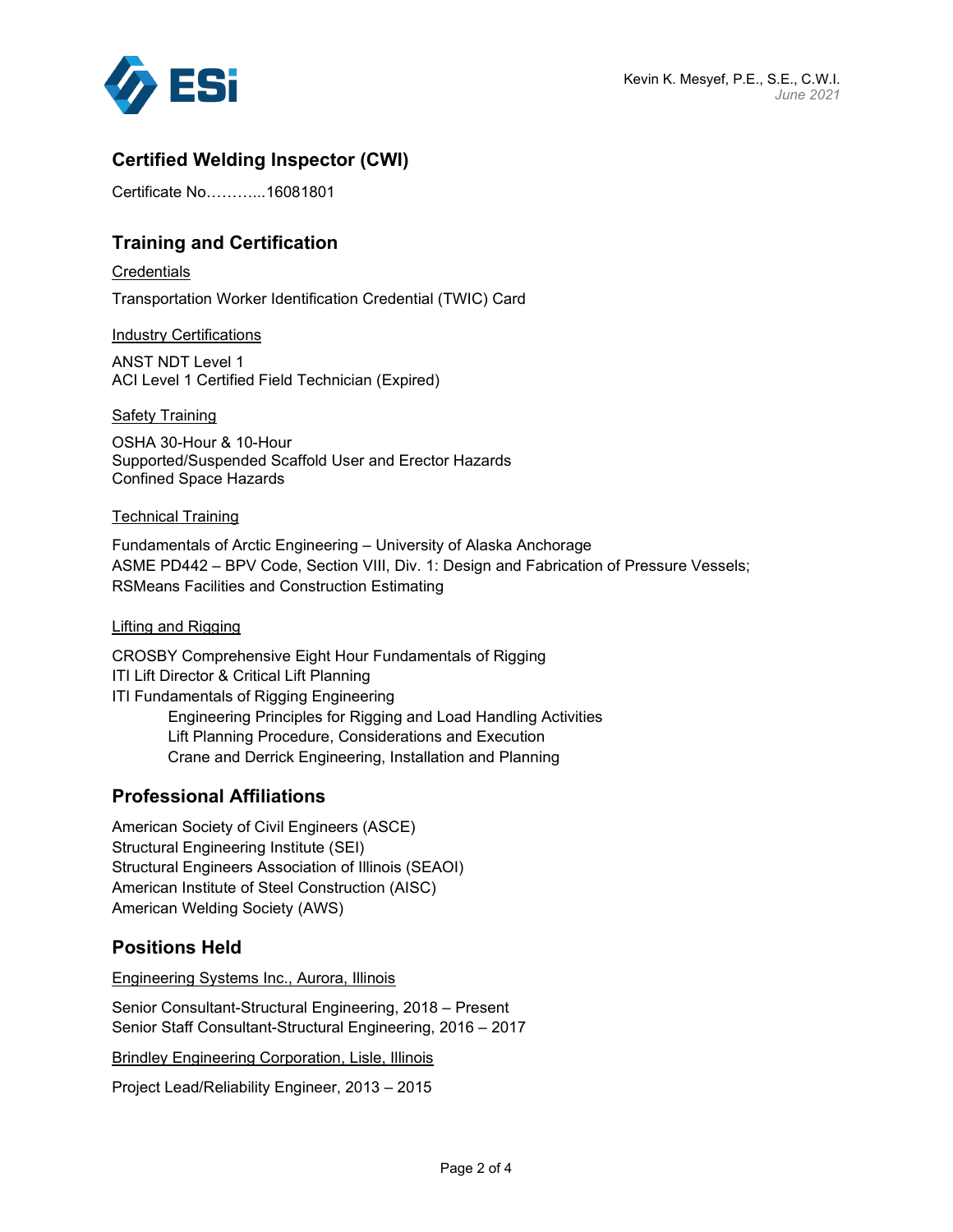

Citco Lemont Refinery, Lemont, Illinois Reliability Engineer, 2011 – 2013 US Army Corps of Engineers, Champaign, Illinois Structural Engineering Research Assistant, 2010 – 2011 Accurate Group, Inc., Lincolnshire, Illinois Field Engineer, 2010 – 2010

## **Technical Publications**

"Structural Inspection of Corpus Christi Army Depot: Vol. 1-3" – November 2010 US Army Corp of Engineers, Construction Engineering Research Laboratory Authors: Dr. Ghassan K. Al-Chaar, Vito Cinfio, Dominick Dowds, Sean Guzik, Dr. Moussa A. Issa, Kevin Mesyef, Yadira Perez, and Steve Sweeney

"Structural Evaluation of Heavy Wood Trusses at Corpus Christi Army Depot, Texas" – October 2010 US Army Corp of Engineers, Construction Engineering Research Laboratory Authors: Dr. Ghassan K. Al-Chaar, Vito Cinfio, Dominick Dowds, Dr. Moussa A. Issa, Lisa Kallemeyn, Kevin Mesyef, and Steve Sweeney

"Evaluation and Repair of Tornado Damage to a Large Manufacturing Plant" – November 2018

Eighth Congress on Forensic Engineering

Author: Kevin Mesyef;

Co-authors: Randall Bernhardt, Joseph Riddle, Dan Turner

This paper discusses the methods used to evaluate the damage to the building including the use of drones to evaluate roofing damage. Additionally, discussion is provided regarding temporary protection methods to facilitate a compressed schedule with multiple trades literally working on top of each other and around plant activities while partially in operation. The paper also covers the required analysis of the existing structural systems and design and implementation of repairs.

### **Technical Presentations**

"Forensic Examination of Structures" – December 2017

This presentation included a discussion of structural engineering investigations of different types of material failures. Discussion was provided of the differences in the investigation for steel, concrete, masonry and wood structures. A case study for each material type was presented.

"Building Codes – Related to Construction Defects, Premises Liability and Professional Liability" – November 2017; December 2017

This presentation discussed what building codes are and why the codes are important to society. The presentation covered why knowledge of the codes is important to insurance professionals. A history of building codes in the United States was presented along with discussion of why various codes existed prior to the current unified codes and how codes and laws are enforced.